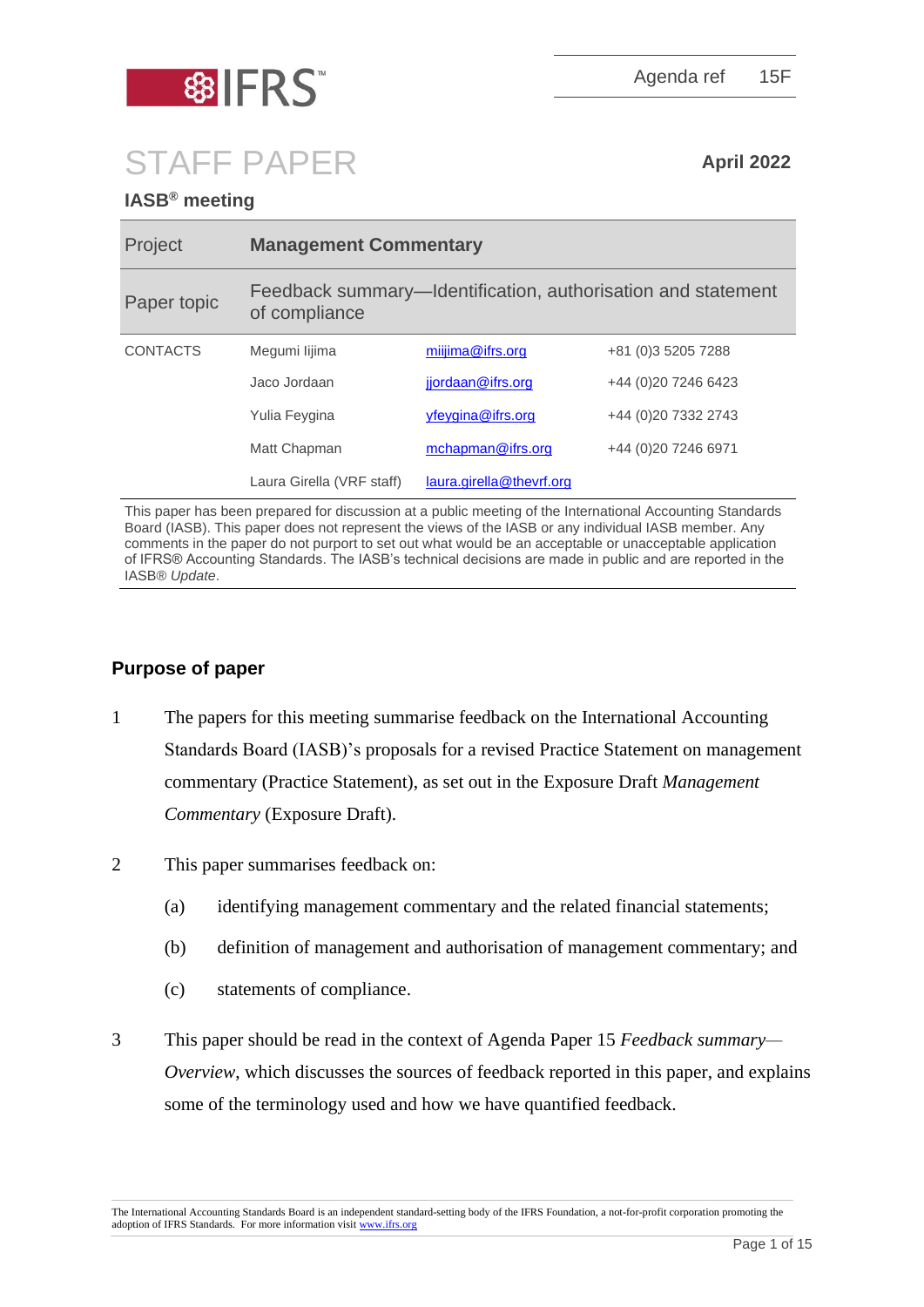4 This paper does not as the IASB to make decisions but invites IASB members' questions and comments on the feedback.

# **Structure of paper**

- 5 This paper includes:
	- (a) a recap of the Exposure Draft proposals (paragraphs 6–12);
	- (b) an overview of the key messages in the feedback (paragraphs 13–17);
	- (c) summaries of the feedback on:
		- (i) identifying management commentary and the related financial statements (paragraphs 19–26);
		- (ii) definition of management and authorisation of management commentary (paragraphs 27–28); and
		- (iii) statements of compliance (paragraphs 29–44).

# **Exposure Draft proposals**

#### *Identifying management commentary and the related financial statements*

- 6 The Exposure Draft proposed that an entity should clearly identity management commentary and distinguish it from other information provided in the same report or in other reports published by the entity.
- 7 The Exposure Draft further proposed that management commentary should identify the financial statements to which it relates.
- 8 The Exposure Draft did not propose any restrictions on the basis of preparation of the related financial statements (for example, it did not propose a requirement that financial statements should be prepared in accordance with IFRS Standards or applying concepts similar to those underpinning IFRS Standards).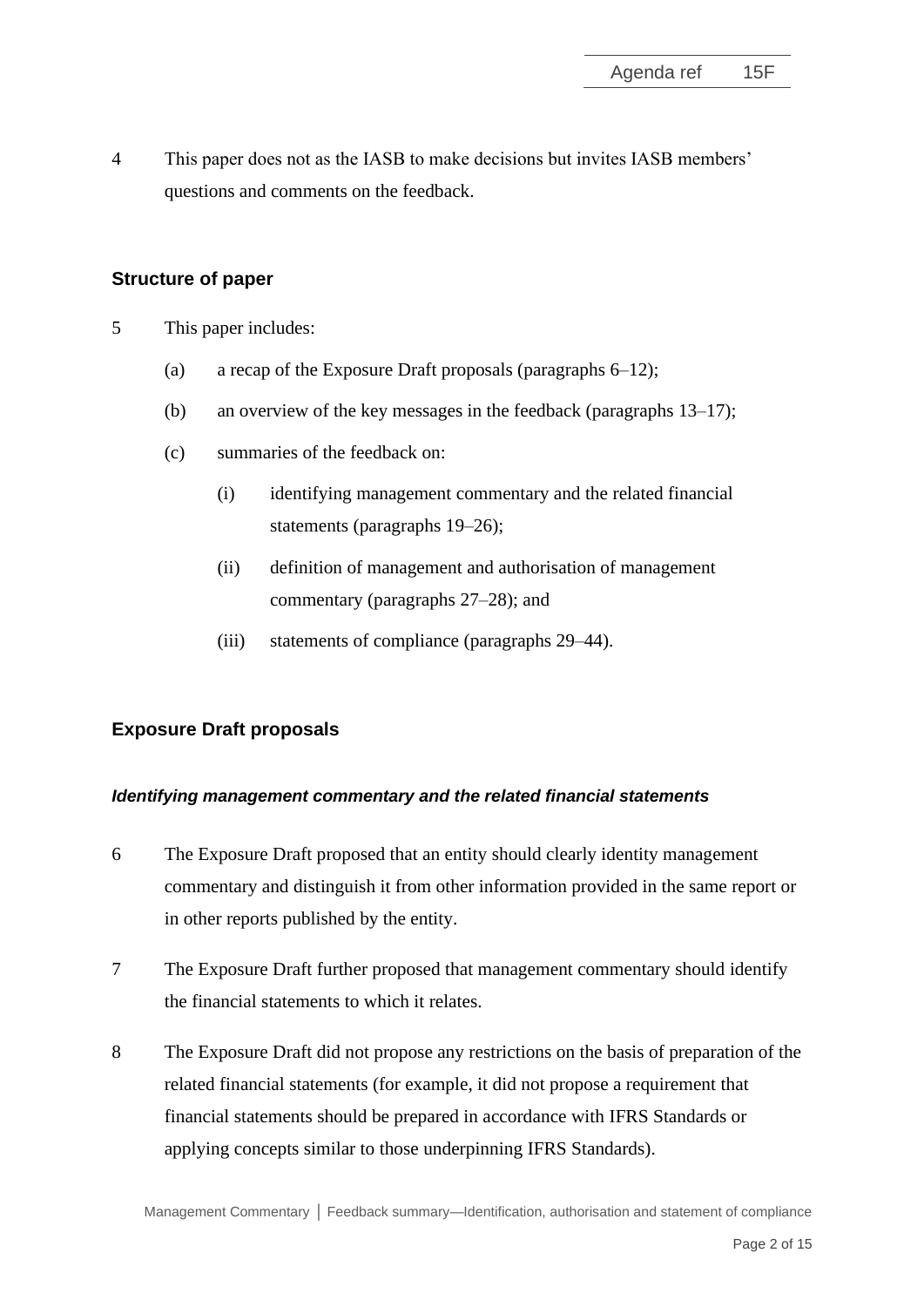9 However, the Exposure Draft proposed that if the related financial statements are not prepared in accordance with IFRS Standards, management commentary should disclose the basis on which the financial statements are prepared.

#### *Definition of management and authorisation of management commentary*

- 10 The Exposure Draft did not define the term 'management'. Paragraph BC61 of the Basis for Conclusions on the Exposure Draft referenced the description of 'management' in the introduction to the 2010 Practice Statement as 'the persons responsible for the decision-making and oversight of the entity. They may include executive employees, key management personnel and members of a governing body.' Paragraph BC61 further explained that the IASB did not propose to provide a specific description of management, because jurisdictional requirements determine who prepares and approves management commentary.
- 11 The Exposure Draft did not propose which body or individual should be responsible for authorising management commentary, but proposed that an entity should state the date on which management commentary was authorised for issue and identify the body(s) or individual(s) who gave that authorisation.

# *Statements of compliances*

- 12 The Exposure Draft proposed that an entity should be:
	- (a) *required* to make an explicit and unqualified statement of compliance if its management commentary complies with all of the requirements of the Practice **Statement**
	- (b) *permitted* to make a qualified statement of compliance if its management commentary complies with some, but not all, of the requirements of the Practice Statement. Such a qualified statement of compliance should identify the departures from the requirements of the Practice Statement and give the reasons for those departures.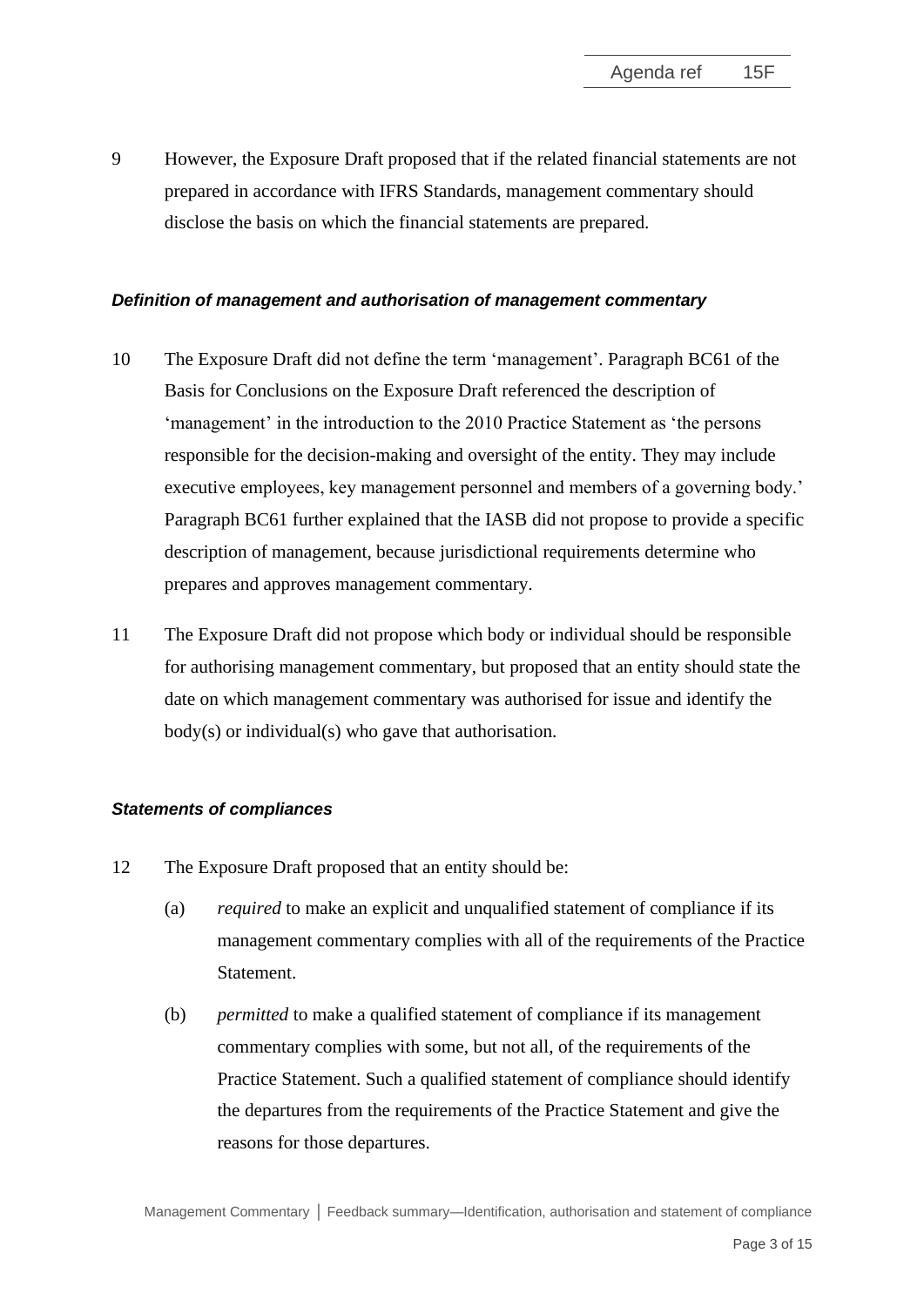# **Key messages in feedback**

- 13 Most of the respondents commenting supported the proposal that entities should be permitted to state compliance with the Practice Statement even if their financial statements are not prepared in accordance with IFRS Standards. Some of those respondents argued that such an approach may encourage wider application of the Practice Statement.
- 14 Some respondents suggested that without a definition of 'management', it is unclear whether the term is meant to include both executive management personnel and members of a governing body. Most of these respondents suggested separately defining the terms 'management' and 'those charged with governance' and clarifying the role of those charged with governance in authorising management commentary.
- 15 Most of the respondents commenting supported the proposals on unqualified and qualified statements of compliance.
- 16 However, some respondents argued that due to the non-mandatory status of the Practice Statement, it should be for local regulators to require or permit a statement of compliance.
- 17 A few respondents were concerned that permitting a qualified statement of compliance could result in management commentary being unbalanced and potentially misleading to investors.

# **Identifying management commentary and the related financial statements**

# *Identifying management commentary*

18 The Exposure Draft did not specifically ask respondents to comment on the proposal to clearly identify management commentary and distinguish it from other information provided by the entity. However, a few respondents commented that more guidance is needed on where to publish management commentary.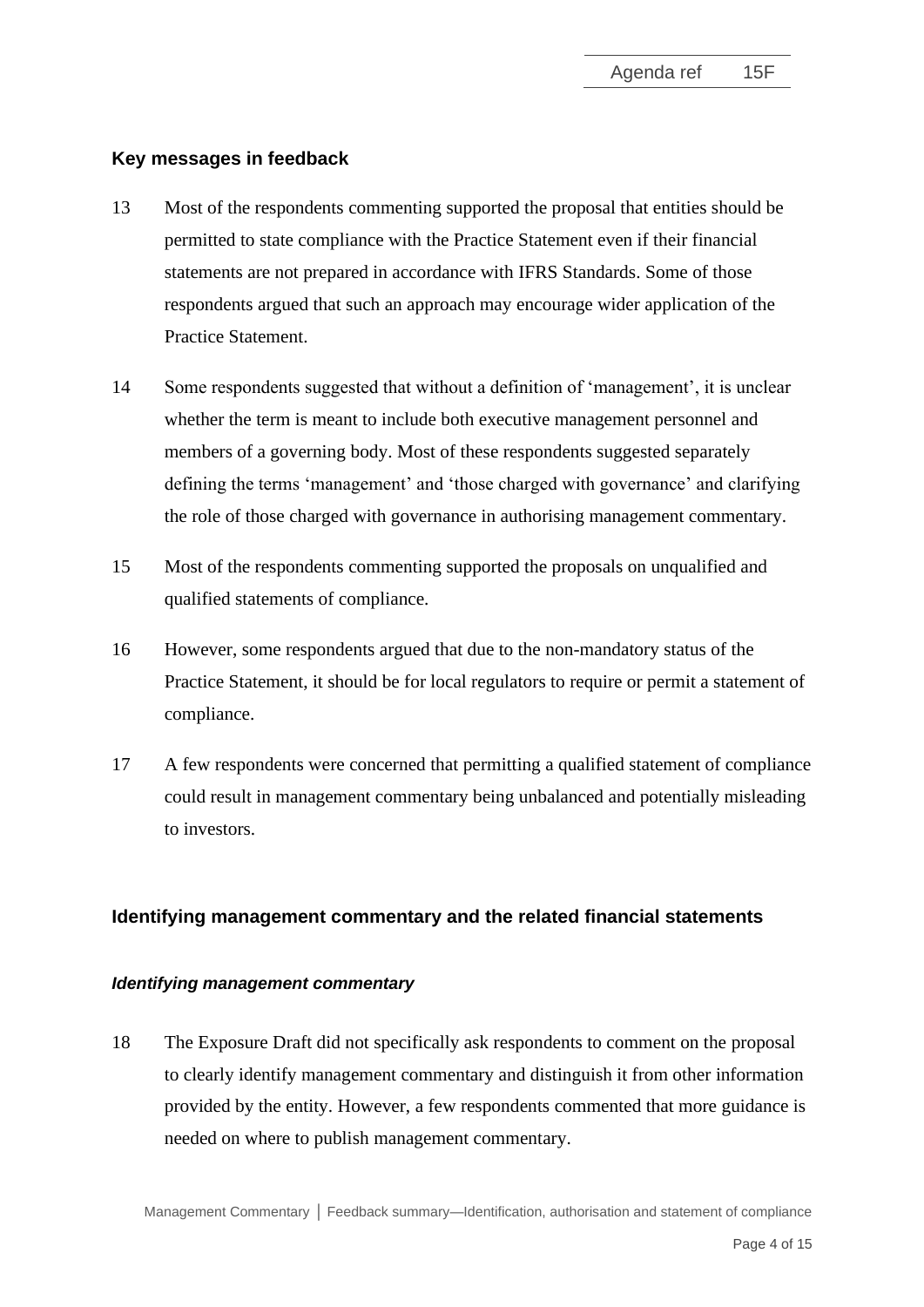We think that to eliminate the current disparity of reports among entities, guidance should be provided on where to publish the management commentary. The current free-standing format approach makes it difficult for investors to identify the management commentary section. *CL63 European Federation of Financial Analysts Societies*

#### *Financial statements to which management commentary relates*

#### *Financial statements not prepared in accordance with IFRS Standards*

- 19 Many respondents commented on the proposal to permit entities to state compliance with the Practice Statement even if their financial statements are not prepared in accordance with IFRS Standards. Almost all of these respondents supported the proposal, stating that such an approach would:
	- (a) encourage wider application of the Practice Statement, which would benefit investors:

Permitting a broader group of entities to apply the revised Practice Statement would improve the information communicated to users of management commentary. While a consistent underlying accounting framework would enhance the comparability of management commentary information, we believe the benefits of broadening the application of the practice statement outweighs the benefits of restricting the application. *CL57 BDO*

- (b) enhance the comparability of management commentaries across different entities and jurisdictions.
- (c) be both practical and helpful for preparers:

In our view, the Practice Statement will provide high quality guidance for management commentary reporting that does not rely on the use of IFRS concepts of recognition, measurement, presentation or disclosure. As such it can be decoupled from the basis of preparation used for the financial statements. *CL10 UK Financial Reporting Council*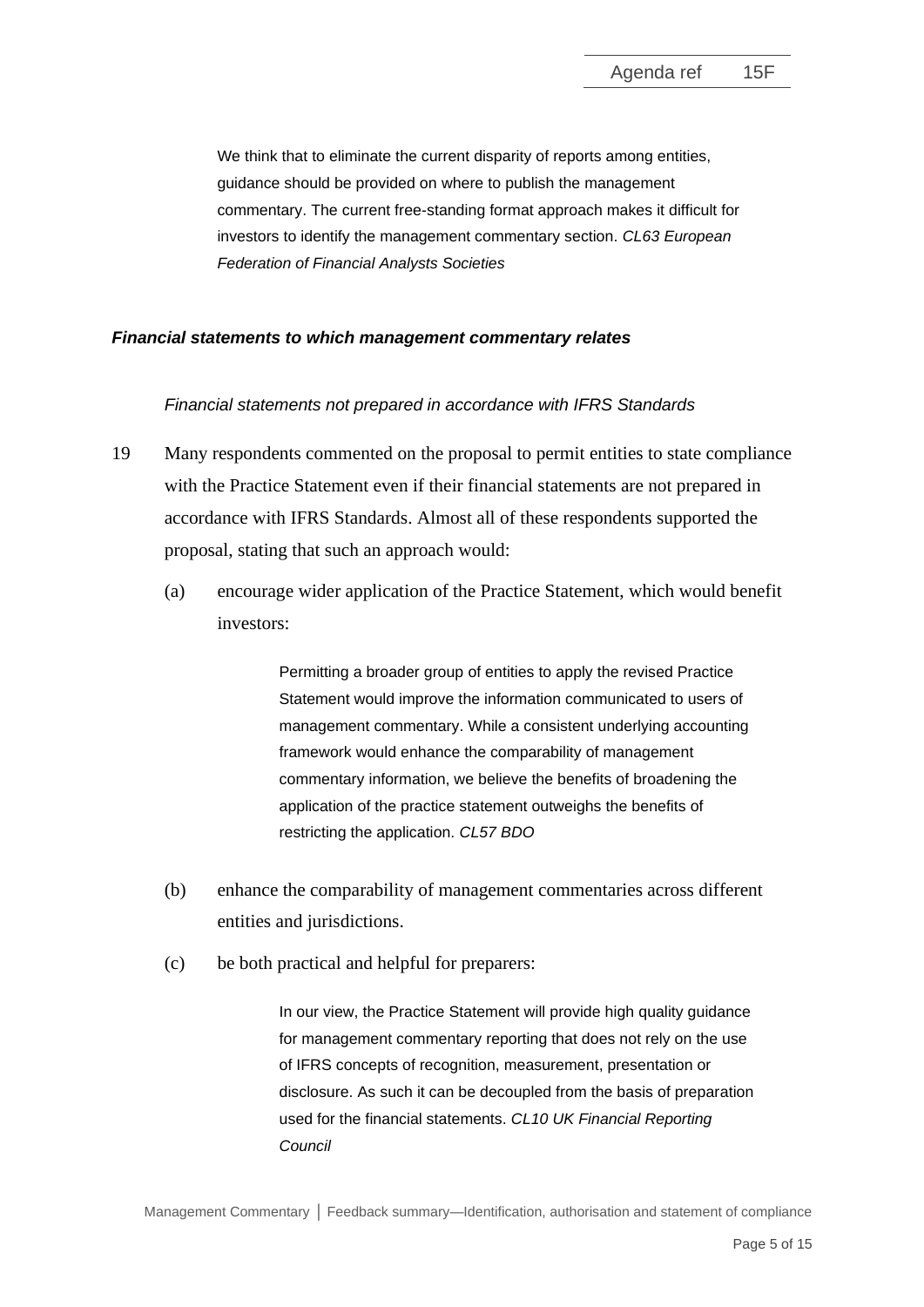(d) be appropriate in the context of broader corporate reporting developments and consistent with the approach taken in other reporting frameworks:

> We also see this position [as] relevant in the context of the IFRS Foundation's move to sustainability reporting standards under the International Sustainability Standards Board (ISSB). It would be important that policy makers, regulators or other bodies charged with endorsing standards, or entities who may adopt those standards on a voluntary basis, do not perceive that those standards could only be used with IFRS Foundation financial reporting standards.

In addition, such an approach would be consistent with that adopted in integrated reporting, which can be applied with all accounting frameworks. *CL68 Deloitte*

20 A few respondents did not support the proposal, mainly because they were concerned about the risk of creating the impression that the related financial statements have been prepared in accordance with IFRS Standards even if they have been prepared on a different basis.

> We understand that this type of permission may not be properly understood by the market. The revised statement of practice may convey the idea that the financial statement has been prepared in accordance with IFRS standards, even if this is not the case. *CL60 Brazilian Development Bank (BNDES)*

#### *No restrictions on the basis of preparation of financial statements*

21 Most of the respondents who supported the proposal to permit entities to state compliance with the Practice Statement even if their financial statements are not prepared in accordance with IFRS Standards also agreed that no restrictions should be placed on the basis of preparation of their financial statements. A few of these respondents argued that placing restrictions on the basis of preparation could introduce unnecessary barriers to wider application of the Practice Statement (see paragraph 20(a)).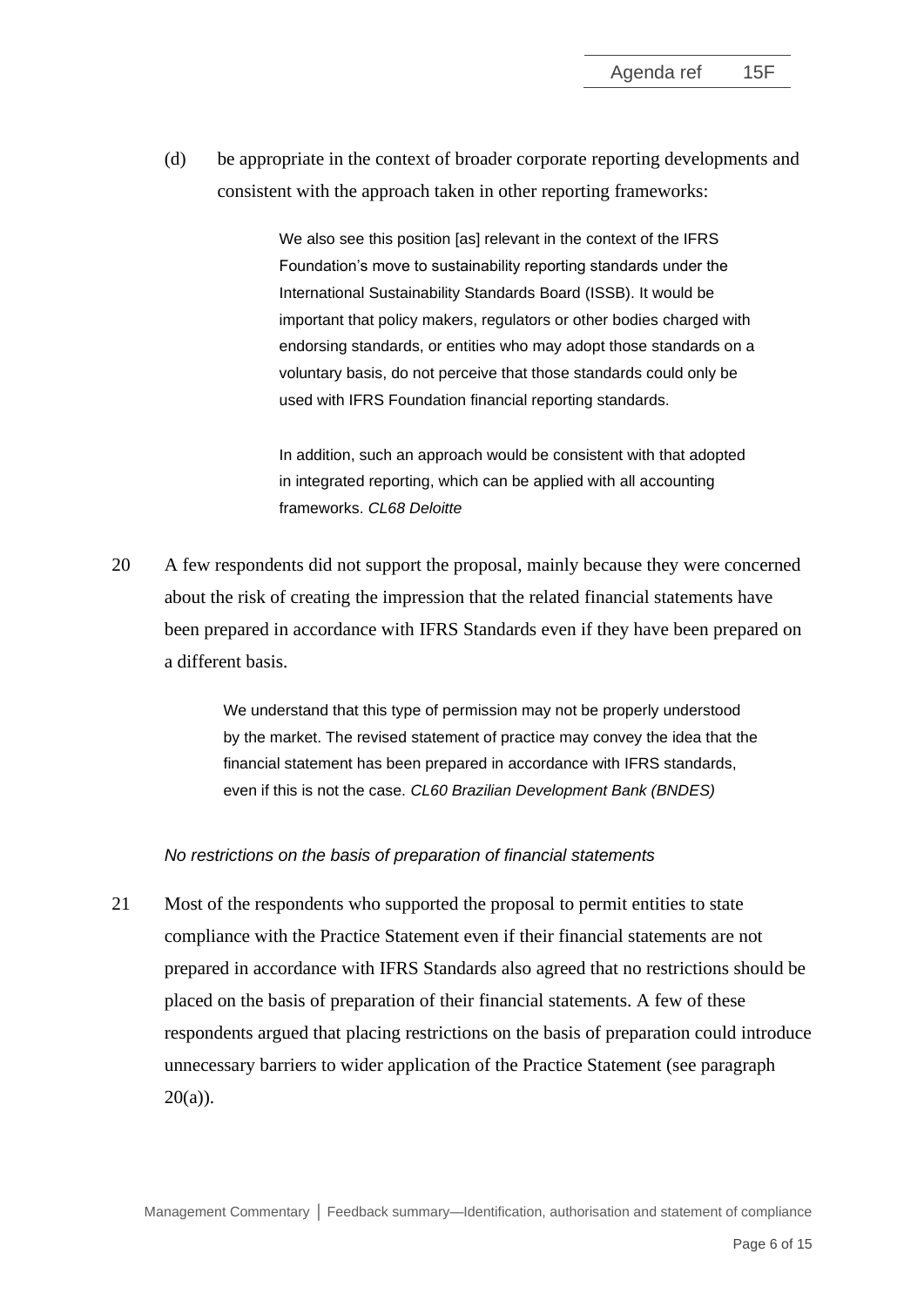- 22 A few respondents suggested specifying that the Practice Statement is meant to apply to management commentary related to general purpose financial statements and not to special purpose financial statements. An accounting firm argued that entities should not be permitted to state compliance with the Practice Statement if the related financial statements are prepared for a limited or specific purpose.
- 23 A few respondents commented that entities which prepare financial statements applying concepts that are very different from the ones underlying IFRS Standards are unlikely to apply the Practice Statement.

#### *Information about the basis of preparation of financial statements*

- 24 A few respondents argued that management commentary should always clearly state the basis on which the related financial statements have been prepared, regardless of whether they have been prepared in accordance with IFRS Standards or another accounting framework.
- 25 A few standard-setters suggested that the IASB should specify the types of information entities should provide about the basis of preparation of the related financial statements if they are not prepared in accordance with IFRS Standards.

#### *Other comments*

- 26 An academic association suggested that the Practice Statement should specify whether:
	- (a) the reporting entity of management commentary should be the same as for the related financial statements;
	- (b) a 'combined' management commentary can be prepared to accompany both the financial statements of the parent company as a standalone entity and the consolidated financial statements of the group; and
	- (c) the Practice Statement is applicable to management commentary relating to interim financial statements.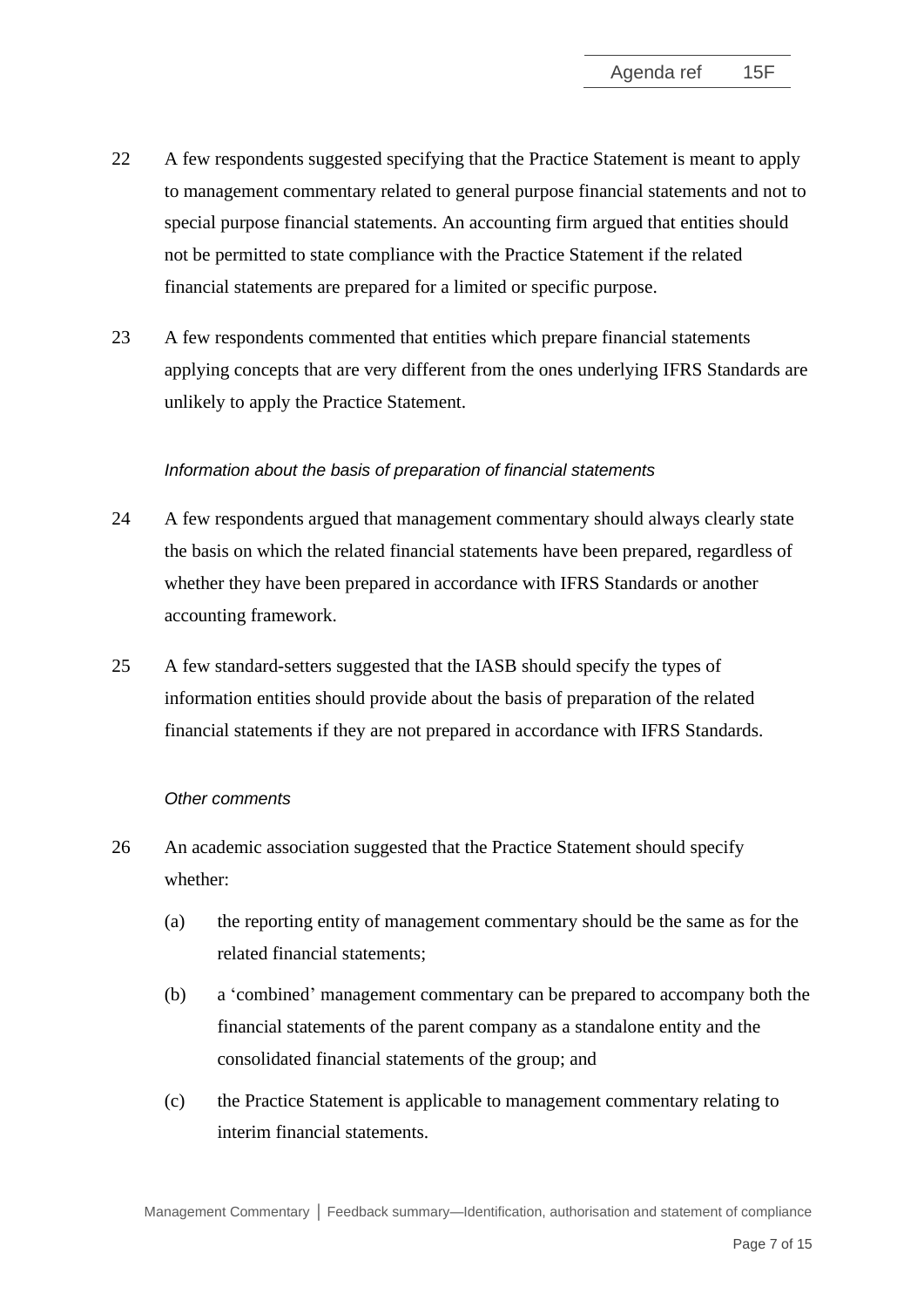# **Definition of management and authorisation of management commentary**

#### *Definition of management*

27 Some respondents suggested that without a definition of 'management' in the Practice Statement, it is unclear whether the term is meant to include both executive management personnel and those charged with governance, such as a board of directors. Most of these respondents suggested that the terms 'management' and 'those charged with governance' should be separately defined. A few others suggested defining the term 'management' in a manner that is broadly consistent with IAS 24 *Related Party Disclosures*.

> Our concern is the title 'Management Commentary' suggests the contents of the report prepared has not been authorised and approved for issuance by directors (ie those charged with governance). They could mistakenly assume from a literal reading the [Exposure Draft]'s title this is a report that has been prepared solely by senior management of the reporting entity without any input from those changed with its governance (eg directors). In the definitions set out in IAS 24 'Related Party Disclosures' there is a definition of 'key management personnel' (KMP) that explicitly states that both senior management and those charged with governance are KMP. We would like this [Exposure Draft] to reinforce that management commentary is a document that has been prepared and then reviewed thoroughly by the reporting entity's KMP. *CL59 Grant Thornton*

#### *Authorisation of management commentary*

- 28 Respondents advocating a distinction between 'executive management personnel' and 'those charged with governance' expressed various views on the role that those charged with governance should play in the preparation and authorisation of management commentary, including:
	- (a) those charged with governance should assume responsibility for setting the direction for the preparation of management commentary: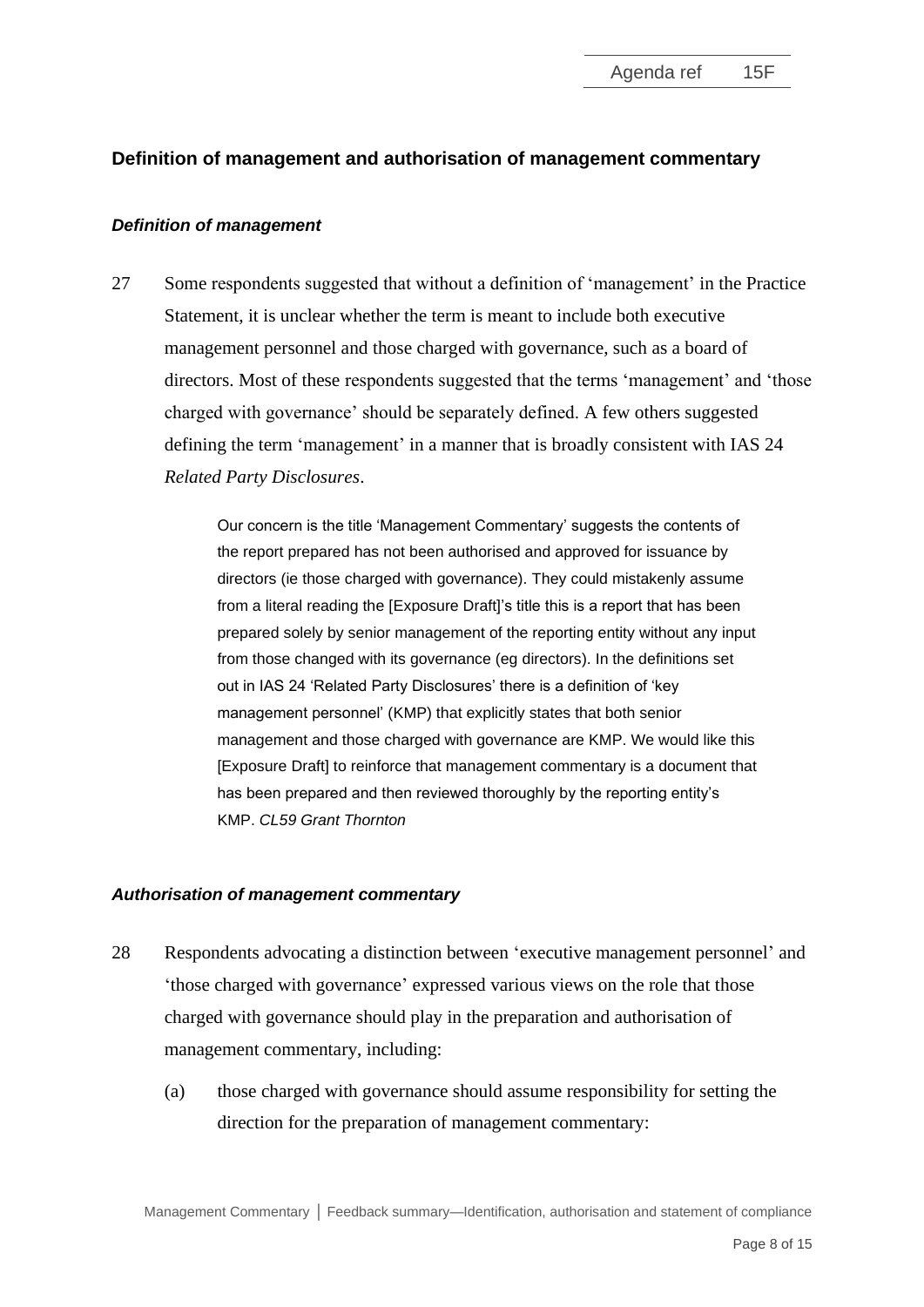In so far as reporting is concerned, the *King Report on Corporate Governance* in South Africa 2016 (King IV), for example, firmly entrenches this responsibility on the board. It includes the practice recommendation that: "*The governing body should assume responsibility for the organisation's reporting by setting the direction for how it should be approached and conducted*." *CL17 Integrated Reporting Committee of South Africa*

(b) management commentary should be prepared from the perspective of executive management personnel and those charged with governance should explain what procedures they have followed to ensure the credibility of the reported information:

> … we propose that the IASB consider adding the requirement for Those Charged with Governance to explain what procedures they have followed from the perspective of ensuring the credibility of corporate reporting, while maintaining the positioning of Management Commentary as a document to present management's views. *CL35 Japanese Institute of Certified Public Accountants*

(c) those charged with governance should not have a responsibility over management commentary, but should articulate their perspective in a separate report:

> Requiring an overarching report adding the board's perspective (potentially as a component of today's '*corporate governance statements'*) to '*management's perspective*' in management commentary. *CL5 Value Reporting Foundation*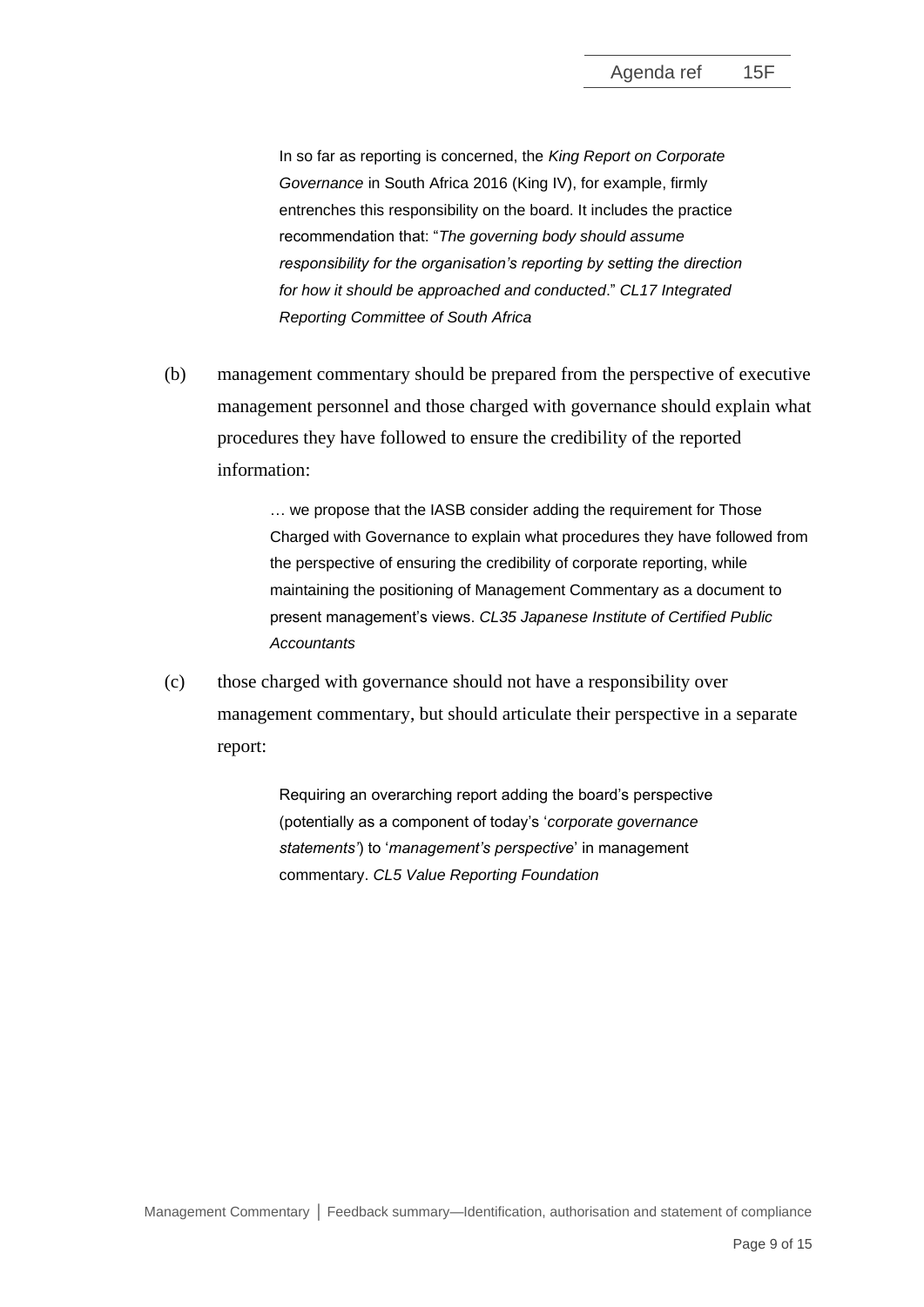# **Statements of compliance**

#### *Unqualified statement of compliance*

#### *Support for requiring an unqualified statement compliance*

- 29 Most respondents commented on the proposal to require an unqualified statement of compliance if an entity complies with all of the requirements of the Practice Statement. Most of these respondents, including most of the standard-setters, most of the accountancy bodies and all investors commenting, supported the proposal. Respondents supporting the proposal argued that an unqualified statement of compliance would:
	- (a) provide investors with useful information about the basis of preparation of management commentary;
	- (b) increase focus of management on the quality of information provided in management commentary; and
	- (c) provide the basis for assurance of management commentary.
- 30 A few respondents who broadly supported the proposal for an unqualified statement of compliance suggested refinements. An individual suggested that the IASB should specify that immaterial departures from the Practice Statement would not prevent the entity from stating full compliance and would not need to be identified and explained in management commentary.

#### *Concerns about requiring an unqualified statement of compliance*

31 Some respondents did not support the proposal, arguing that it is not appropriate to require a statement of compliance with a non-mandatory Practice Statement.

> Our concern is that the introduction of statements of compliance dilutes the conceptual difference between authoritative guidance (standards) and nonauthoritative guidance (practice statements). *CL9 EY*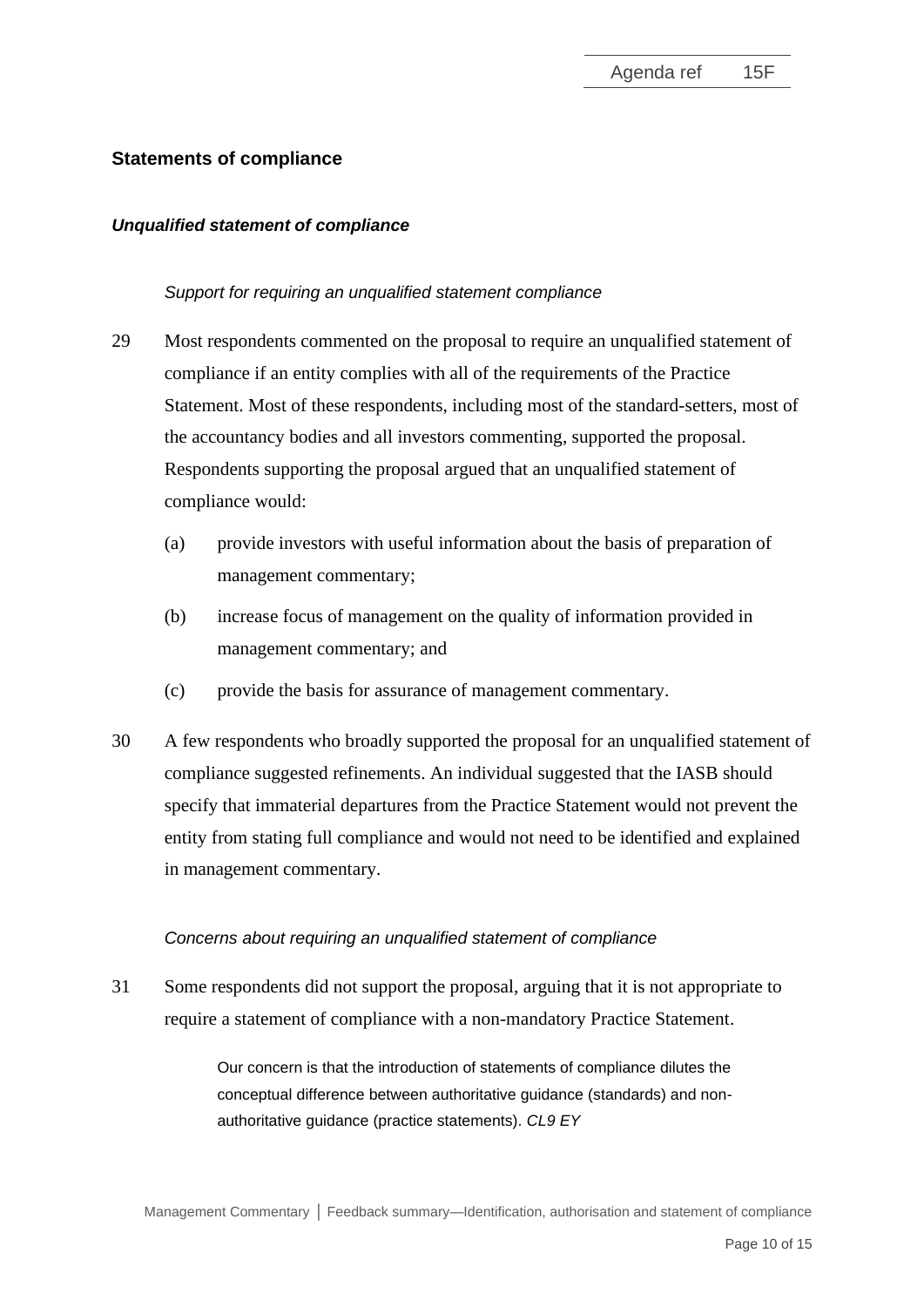The Practice Statement is a non-mandatory disclosure guideline, so it is debatable whether a compliance statement should be issued. *CL13 Accounting Regulatory Department of the Ministry of Finance and China Accounting Standards Committee*

- 32 Some respondents expressed the view that it should be for local regulators to determine whether to require a statement of compliance. A few respondents suggested that the Practice Statement should encourage, rather than require, a statement of compliance.
- 33 A few respondents provided further reasons for not supporting the proposed requirement for an unqualified statement of compliance, including:
	- (a) the condition for issuing an unqualified statement of compliance (needing to comply with all the requirements of the Practice Statement) is too strict;
	- (b) requiring an unqualified statement of compliance may discourage entities from applying the Practice Statement; and
	- (c) requiring a statement of compliance is premature at this time as the role of the Practice Statement could evolve as a result of the future work of the International Sustainability Standards Board (ISSB).

# *Qualified statement of compliance*

#### *Support for permitting a qualified statement of compliance*

- 34 Most respondents commented on the proposal to permit an entity to make a qualified statement of compliance with the Practice Statement if it complies with some, but not all, of the requirements of the Practice Statement. Most of these respondents, including most of the accountancy bodies, many of the standard-setters and all investors, preparers and regulators commenting, supported the proposal.
- 35 In support of this view, some respondents argued that permitting entities to make a qualified statement of compliance could encourage wider adoption of the Practice Statement and assist entities in moving towards full compliance over time.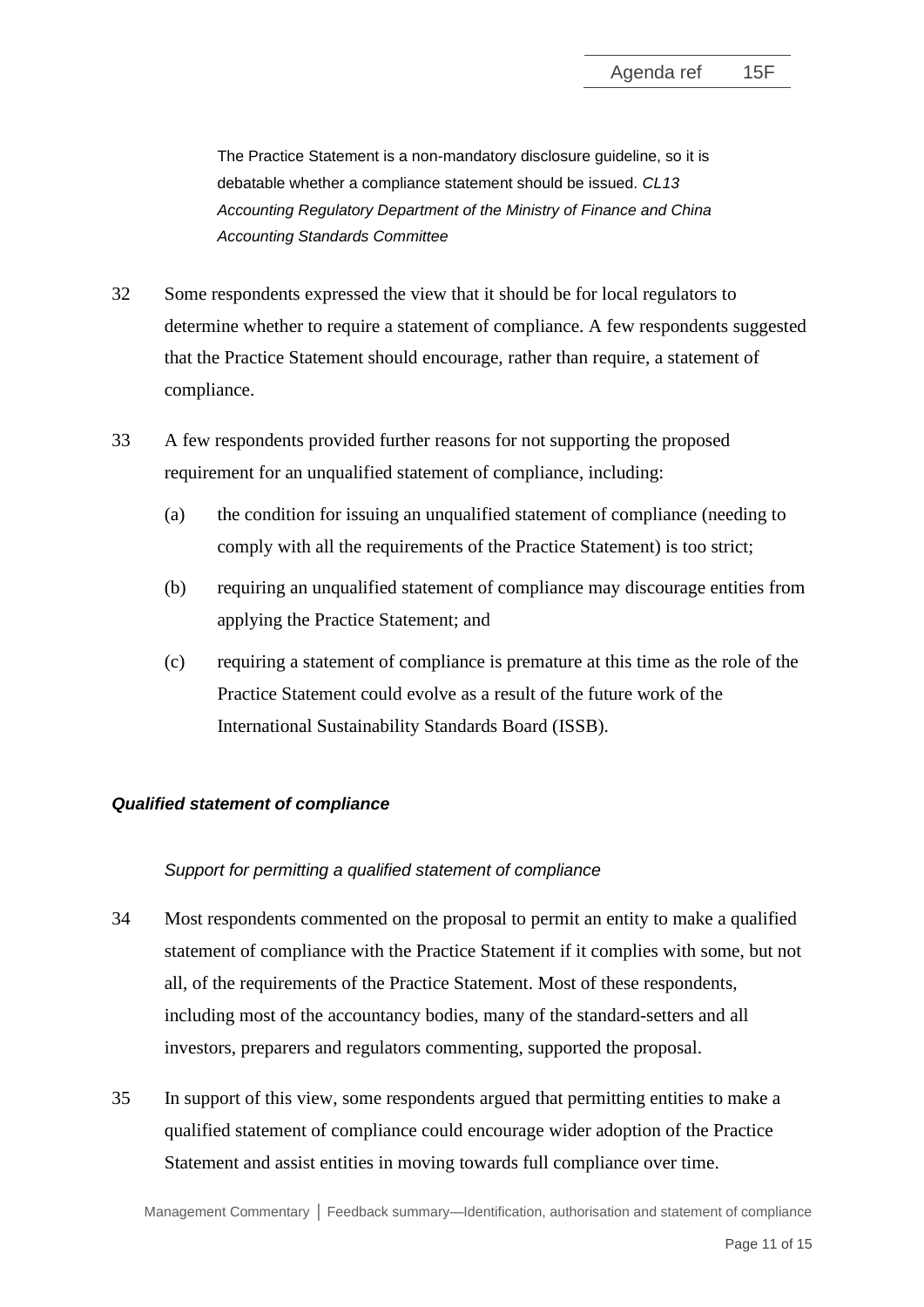… we support the flexibility provided in the proposals to allow a partial/modular application of the Practice Statement and we believe that as best practice develops over time, it may encourage entities to fully comply with the requirements of the Practice Statement. *CL21 KPMG*

36 A few respondents suggested that a qualified statement of compliance should be required rather than just permitted.

#### *Concerns about permitting a qualified statement of compliance*

- 37 Some of the respondents who argued that it is not appropriate to require an unqualified statement of compliance because of the non-mandatory status of the Practice Statement (see paragraph 32) also argued that it is not appropriate to permit a qualified statement of compliance. In addition, some of the respondents who stated that it should be for local regulators to decide whether to require an unqualified statement of compliance (see paragraph 33) also stated that local regulators should decide whether to permit a qualified statement of compliance. Some respondents expressed other concerns about permitting a qualified statement of compliance, including that such an approach could:
	- (a) result in misleading information provided in management commentary if entities are biased in selecting which requirements of the Practice Statement to apply.
	- (b) create confusion about the extent of compliance with the Practice Statement:

We note that there are no parameters regarding a partial statement of compliance. Therefore, this statement could technically cover only a very small portion of the management commentary or could exclude critical aspects of the Practice Statement. In these cases, the level of compliance could be misconstrued by users. From our outreach with users on various projects, we know that some users currently misunderstand the level of assurance over information outside the financial statements. We think it will be important to ensure users of management commentary have a thorough understanding of what is meant by partial and full compliance, so that the proposal doesn't add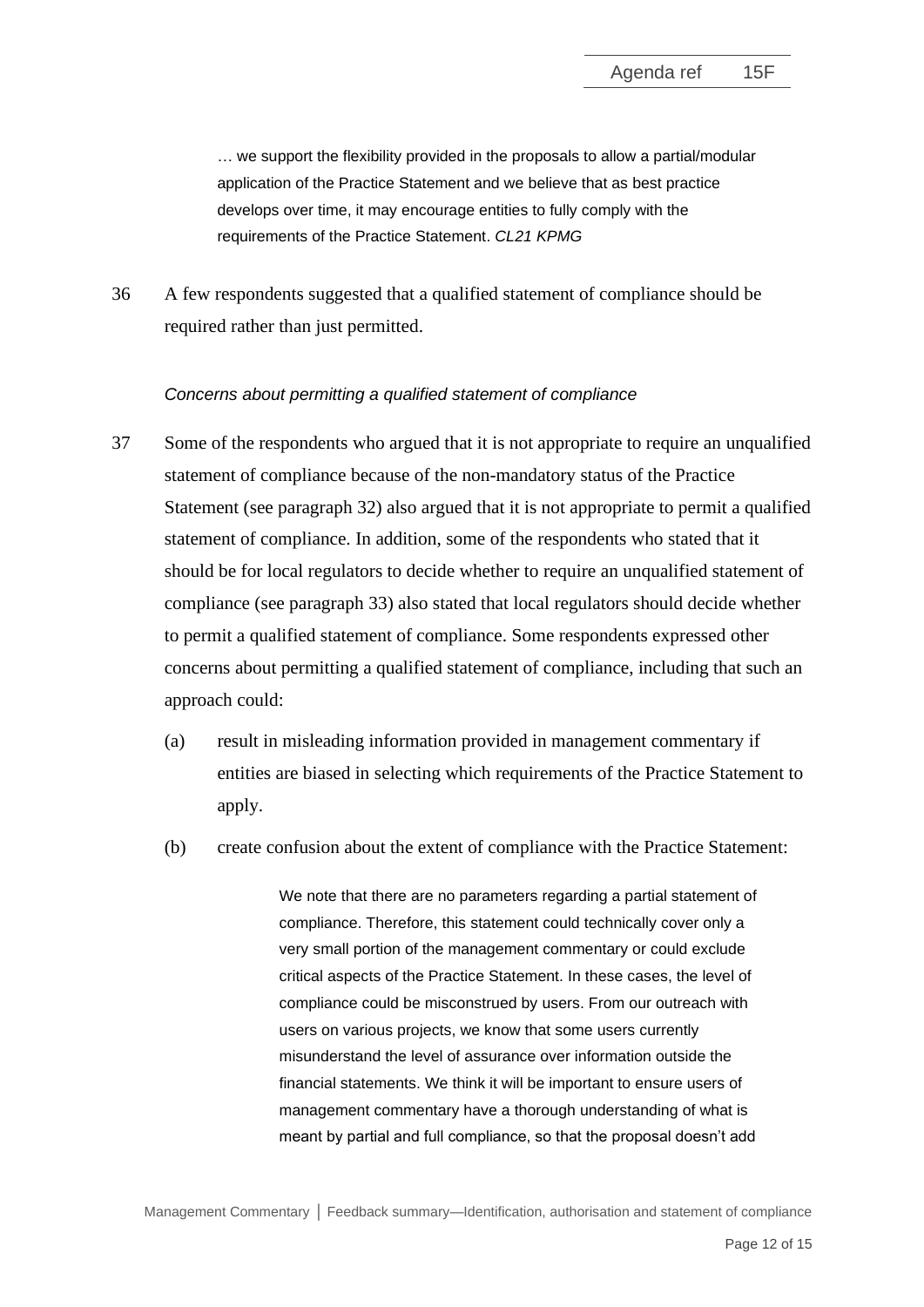to the confusion in this area. *CL22 Accounting Standards Board (AcSB) [Canada]*

(c) pose assurance challenges:

A partial statement of compliance may create confusion, pose audit challenges, increase costs in understanding which elements of the report adhere to which parts of the Practice Statement, and for what reasons other parts are not complied with. *CL79 European Financial Reporting Advisory Group*

(d) bring into question the appropriateness of the requirements in the Practice Statement and discourage its application:

> A qualified statement conveys that the framework is either not suitable for its purpose or that the management commentary is not compliant with the Practice Statement. There is no benefit in voluntarily adopting a Practice Statement which is not fit for purpose. If it is not a regulatory requirement to comply with the Practice Statement, it is probable that such a statement of compliance would be omitted altogether. *CL37 CPA Australia and Chartered Accountants Australia and New Zealand*

#### *Identification of departures from the Practice Statement*

- 38 A few respondents expressed the view that information about departures from the requirements of the Practice Statement and the reasons for these departures would be useful to investors.
- 39 However, a few other respondents argued that the requirement to provide information about reasons for departures may discourage application of the Practice Statement as entities may be reluctant to include such statements.
- 40 A standard-setter suggested that the IASB should specify how entities should clearly indicate the level of adherence to the Practice Statement.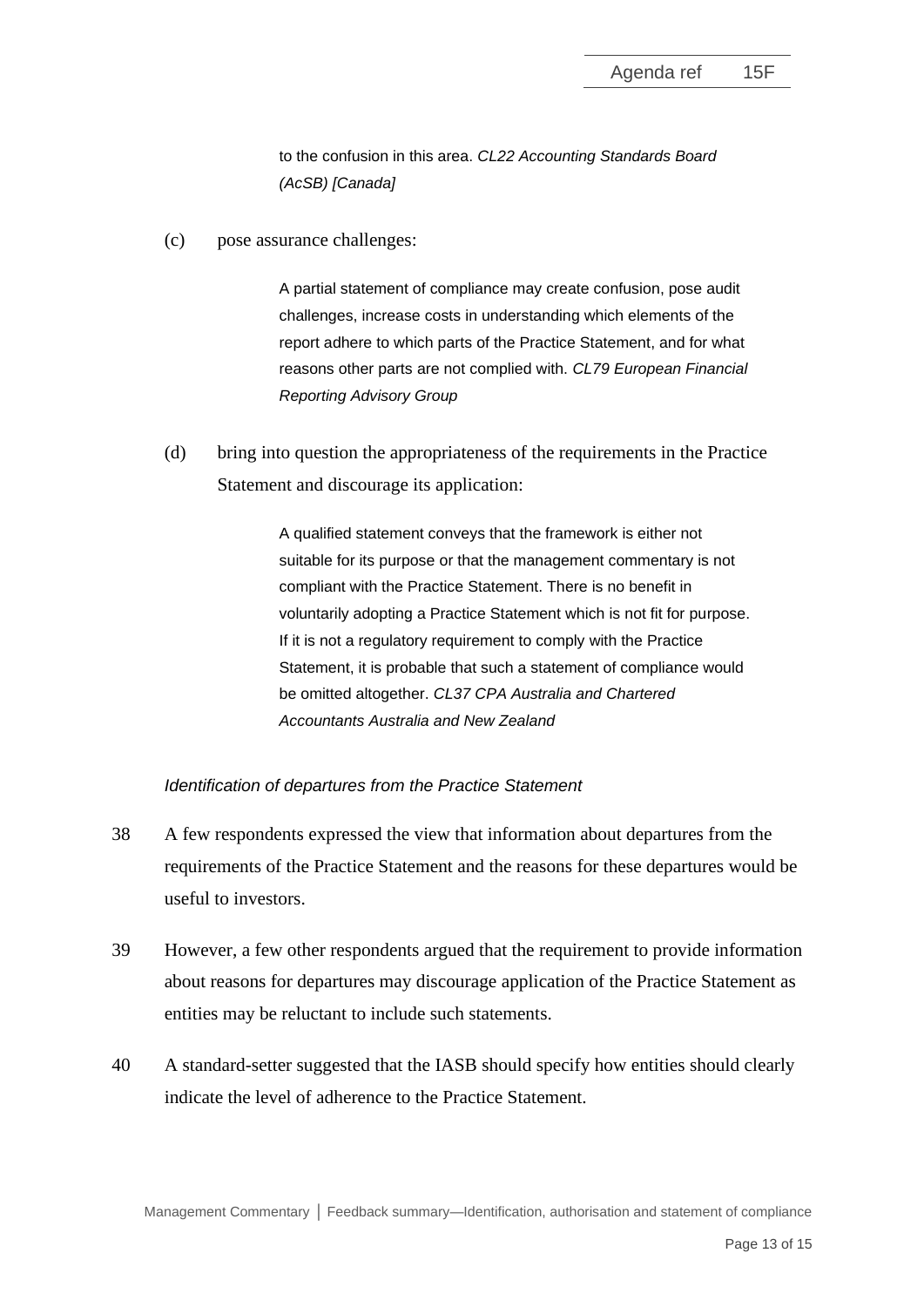41 Another standard-setter suggested an alternative approach to communicating to investors which parts of the Practice Statement the entity has complied with.

> Instead of a statement identifying the departures from the requirements of the revised Practice Statement, we consider it would be useful for entities to describe the aspects of the revised Practice Statement it has complied with. We consider this would provide readers with more clarity than allowing an entity to claim qualified compliance with the revised Practice Statement and is also consistent with the proportionate application of the revised Practice Statement. *CL47 Malaysian Accounting Standards Board*

#### *Other comments*

#### *Identifying the requirements that need to be complied with*

42 A few respondents stated that it may be difficult for entities to judge whether they have fully complied with the requirements of the Practice Statement.

> We believe that the proposals in the [Exposure Draft] are too high level to be operationalised, making a statement of compliance challenging for preparers. Preparers need to understand which requirements they need to meet to be able to assert compliance. To this end, we suggest amending the language in the [Exposure Draft] so that there is a clear set of requirements underpinned by distinct principles and objectives. This would also be helpful from an assurance perspective. *CL14 Accountancy Europe*

- 43 Furthermore, a few respondents suggested ways to make it easier for entities to identify the requirements they must comply with in order to state compliance with the Practice Statement, including:
	- (a) clearly distinguishing between requirements and guidance; and
	- (b) moving the list of requirements that preparers must comply with from paragraph BC32 of the Basis of Conclusions to the section of the Practice Statement that sets out the requirements for an unqualified statement of compliance.